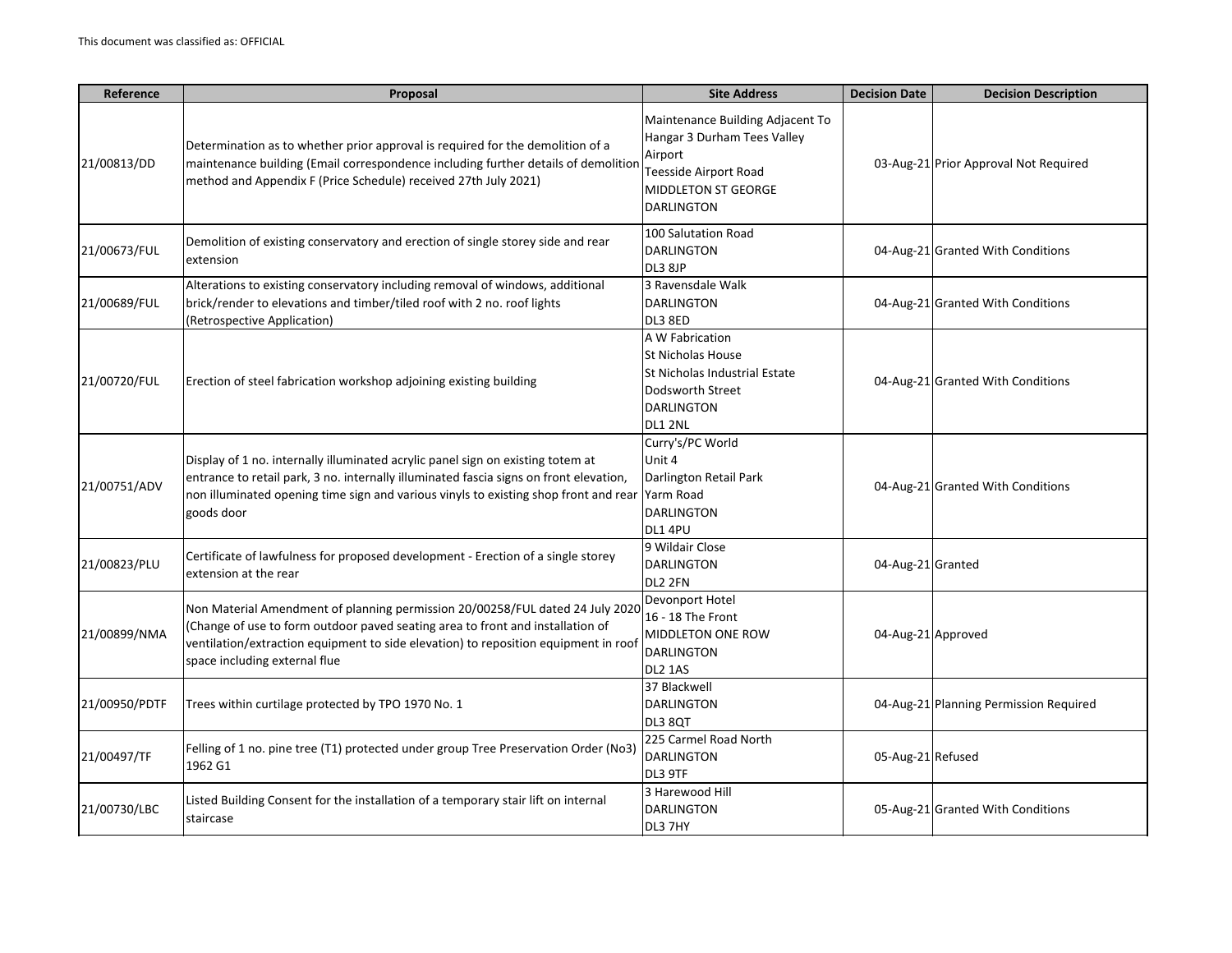| 21/00845/PLU  | Certificate of lawfulness for proposed development - erection of a single storey rear MIDDLETON ST GEORGE<br>extension incoraprating the insertion of 1 no. roof light                                                                                                                                                                                                                              | 6 Chapel Street<br><b>DARLINGTON</b><br>DL2 1DA                                                | 05-Aug-21 Granted                          |
|---------------|-----------------------------------------------------------------------------------------------------------------------------------------------------------------------------------------------------------------------------------------------------------------------------------------------------------------------------------------------------------------------------------------------------|------------------------------------------------------------------------------------------------|--------------------------------------------|
| 21/00924/PDTF | Tree Preservation Order/Conservation Area Enquiry                                                                                                                                                                                                                                                                                                                                                   | 8 Raby Chase<br><b>SUMMERHOUSE</b><br><b>DARLINGTON</b><br>DL2 3US                             | 05-Aug-21 Planning Permission Required     |
| 21/00926/PDTF | Tree Preservation Order/Conservation Area Enquiry                                                                                                                                                                                                                                                                                                                                                   | 18 Dale Road<br>SADBERGE<br><b>DARLINGTON</b><br>DL2 1ST                                       | 05-Aug-21 Planning Permission Not Required |
| 20/00946/FUL  | Erection of single storey extension to south elevation with associated internal<br>alterations (Amended Heritage Statement and additional plans showing Joinery<br>Details received 20th January 2021)                                                                                                                                                                                              | Skerningham Manor Cottage<br>Low Skerningham Lane<br><b>DARLINGTON</b><br>DL1 3JA              | 06-Aug-21 Refused                          |
| 20/00947/LBC  | Listed Building Consent for erection of single storey extension to south elevation<br>with associated internal alterations (Amended Heritage Statement and additional<br>plans showing Joinery Details received 20th January 2021)                                                                                                                                                                  | Skerningham Manor Cottage<br>Low Skerningham Lane<br><b>DARLINGTON</b><br>DL1 3JA              | 06-Aug-21 Refused                          |
| 21/00703/FUL  | Installation of mechanically fixed rigid insulation and roughcast render to side and<br>rear elevation (Retrospective Application)                                                                                                                                                                                                                                                                  | 12 Rose Lane<br><b>DARLINGTON</b><br><b>DL1 2DE</b>                                            | 06-Aug-21 Granted With Conditions          |
| 21/00734/FUL  | Removal of existing conservatory and erection of single storey side and rear<br>extensions (as amended by plan received 2 August 2021)                                                                                                                                                                                                                                                              | 36 Peterhouse Close<br><b>DARLINGTON</b><br>DL1 2YU                                            | 06-Aug-21 Granted With Conditions          |
| 21/00142/FUL  | Modification of Section 106 Agreement attached to planning permission<br>15/00976/OUT dated 01 July 2016 (Outline planning permission for residential<br>development up to 200 dwellings including highway improvements, public open<br>space, landscaping and associated works (Revised application)) to amend payment<br>schedules relating to education and off-site highway works contributions | Land At Rear Of<br><b>High Stell</b><br><b>MIDDLETON ST GEORGE</b><br><b>DARLINGTON</b>        | 10-Aug-21 No Objections                    |
| 21/00536/FUL  | Erection of 1 no. agricultural building for storage of straw/hay                                                                                                                                                                                                                                                                                                                                    | Hope House Farm<br>11 Highside Road<br><b>HEIGHINGTON</b><br><b>NEWTON AYCLIFFE</b><br>DL5 6NJ | 10-Aug-21 Granted With Conditions          |
| 21/00615/HPD  | Prior Approval for erection of single storey rear extension projecting 4.04m from<br>the original dwelling house, 3.2m in height to ridge, 3.0m in height to eaves                                                                                                                                                                                                                                  | 56 Collingsway<br><b>DARLINGTON</b><br>DL2 2FD                                                 | 10-Aug-21 Prior Approval Not Required      |
| 21/00714/FUL  | Conversion of second floor roof top into outdoor seating/dining area including new<br>access door, glazed balustrade to front elevation and stepped access to lower level.<br>Erection of first floor link extension to rear together and associated internal<br>alterations                                                                                                                        | Old Yard Tapas Bar<br>97 - 98 Bondgate<br><b>DARLINGTON</b><br>DL3 7JY                         | 10-Aug-21 Granted With Conditions          |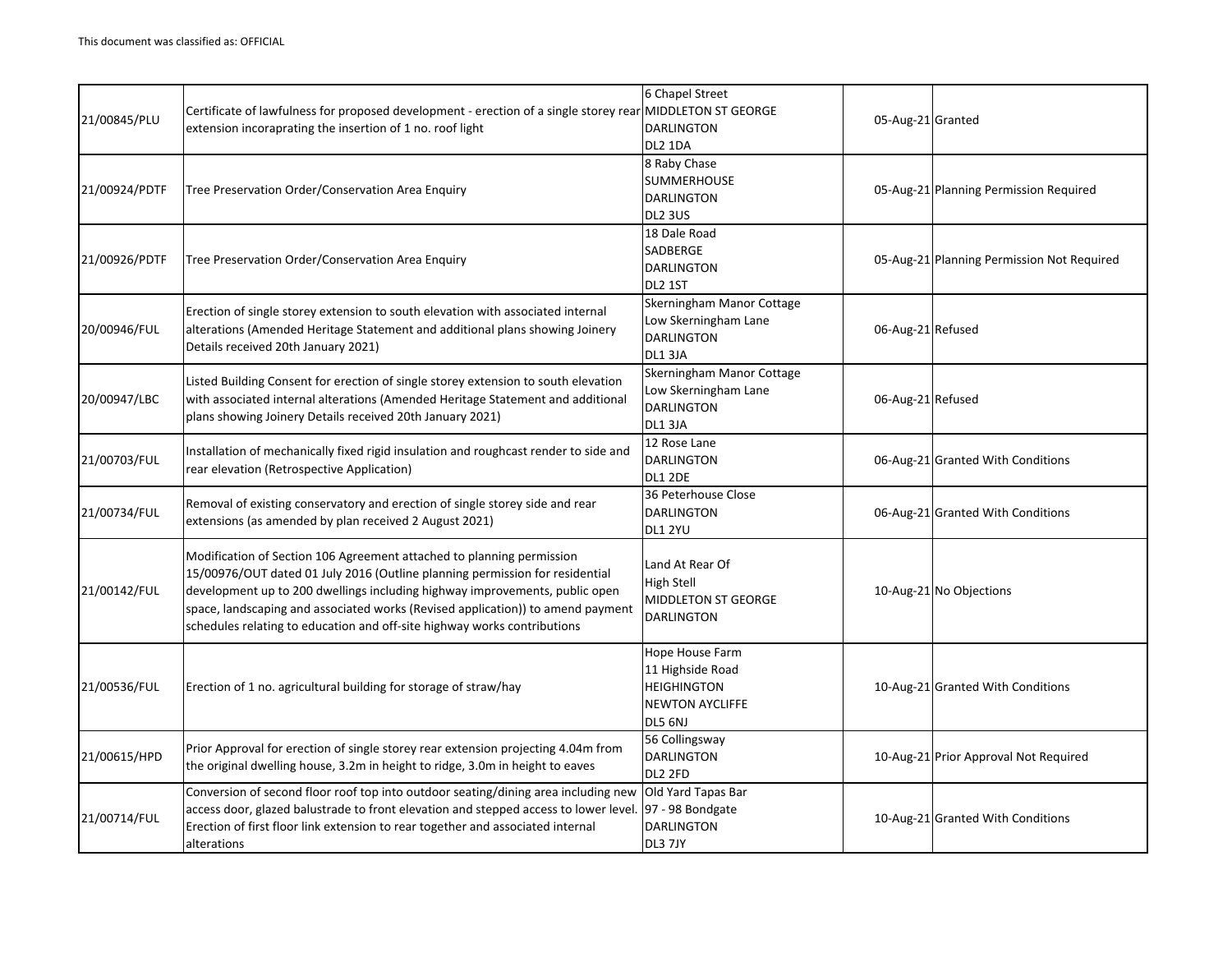| 21/00717/TF   | Works to various trees protected under Tree Preservation Order 1980 (No.7) A2 -<br>(T23,T26,T27,T28) Horse Chestnut, (T24,25,29) Sycamore and T20(T21) - prune back MIDDLETON ST GEORGE<br>overhanging branches from house and garage as per supporting information<br>indicated                                                                                                                                                                               | 72 Middleton Lane<br><b>DARLINGTON</b><br>DL2 1AD                         | 10-Aug-21 Refused  |                                            |
|---------------|----------------------------------------------------------------------------------------------------------------------------------------------------------------------------------------------------------------------------------------------------------------------------------------------------------------------------------------------------------------------------------------------------------------------------------------------------------------|---------------------------------------------------------------------------|--------------------|--------------------------------------------|
| 21/00928/PDTF | Tree Preservation Order/Conservation Area Enquiry                                                                                                                                                                                                                                                                                                                                                                                                              | 98 Craig Street<br><b>DARLINGTON</b><br>DL3 6HJ                           |                    | 10-Aug-21 Planning Permission Not Required |
| 21/00954/PDTF | Tree Preservation Order/Conservation Area Enquiry                                                                                                                                                                                                                                                                                                                                                                                                              | 6 Mowden Hall Drive<br><b>DARLINGTON</b><br>DL3 9BJ                       |                    | 10-Aug-21 Planning Permission Required     |
| 21/00584/FUL  | Demolition of existing garage, roller shutter door and rear wall to alley, erection of<br>rear boundary wall 3.2m in height and installation of 4m wide roller-shutter door,<br>increasing the hard standing area in the yard to suit wider door and increase height<br>of boundary wall between No's 82 & 84 by 1m to 2.8m                                                                                                                                    | 82 Coniscliffe Road<br><b>DARLINGTON</b><br>DL3 7RN                       |                    | 11-Aug-21 Granted With Conditions          |
| 21/00686/FUL  | Erection of a single storey extension to the rear (south) elevation                                                                                                                                                                                                                                                                                                                                                                                            | 3 Blackwell Scar<br><b>DARLINGTON</b><br>DL3 8DL                          |                    | 11-Aug-21 Granted With Conditions          |
| 21/00759/PA   | Prior Approval for the installation of 5G telecoms equipment including 20m high<br>slim-line Phase 8 H3G street pole c/w wrap around cabinet, 3 no. cabinets and<br>ancillary works                                                                                                                                                                                                                                                                            | Land Adjacent To Albert Hill<br>Roundabout<br>Darlington<br>DL1 1JL       |                    | 11-Aug-21 Prior Approval Refused           |
| 21/00626/FUL  | Change of use of land from open space to enclosed garden and re-location of rear<br>1.8m high boundary fence (Retrospective Application)                                                                                                                                                                                                                                                                                                                       | 47 St Georges Gate<br>MIDDLETON ST GEORGE<br><b>DARLINGTON</b><br>DL2 1FD |                    | 12-Aug-21 Granted With Conditions          |
| 21/00763/FUL  | Demolition of existing conservatory and erection of single storey rear extension                                                                                                                                                                                                                                                                                                                                                                               | 6 Conyers Grove<br><b>DARLINGTON</b><br>DL3 9DF                           |                    | 12-Aug-21 Granted With Conditions          |
| 21/00840/TFC  | Notification to carry out works to trees in a designated Conservation Area - Felling<br>of 1 no. Western Red Cedar Tree (T.1).                                                                                                                                                                                                                                                                                                                                 | 29 Linden Avenue<br>DARLINGTON<br>DL3 8PS                                 |                    | 12-Aug-21 No Objections                    |
| 21/00902/CON  | Approval of details reserved by condition 3 (steelwork), 4 (method statement), 5<br>(profile sections), 6 (glazing), 7 (shutters) attached to planning permission<br>20/00282/LBC dated 26 Jan 2021 (Listed Building Consent for replacement of 6 No.<br>roller shutter doors with high speed fabric doors including re-instatement of middle DARLINGTON<br>posts/door frame sections and repairs to steelwork at Gates 2, 3, 5, 6, 7, 8 on west<br>elevation) | <b>Centenary House</b><br>Yarm Road<br><b>DL1 4BS</b>                     | 12-Aug-21 Approved |                                            |
| 21/00903/CON  | Approval of details reserved by condition 3 (steelwork), 4 (method statement), 5<br>(profile sections), 6 (glazing), 7 (shutters) attached to planning permission<br>20/00296/FUL dated 26 Jan 2021 (Replacement of 6 No. roller shutter doors with<br>high speed fabric doors including re-instatement of middle posts/door frame<br>sections and repairs to steelwork at Gates 2, 3, 5, 6, 7, 8 on west elevation)                                           | Centenary House<br>Yarm Road<br><b>DARLINGTON</b><br><b>DL1 4BS</b>       | 12-Aug-21 Approved |                                            |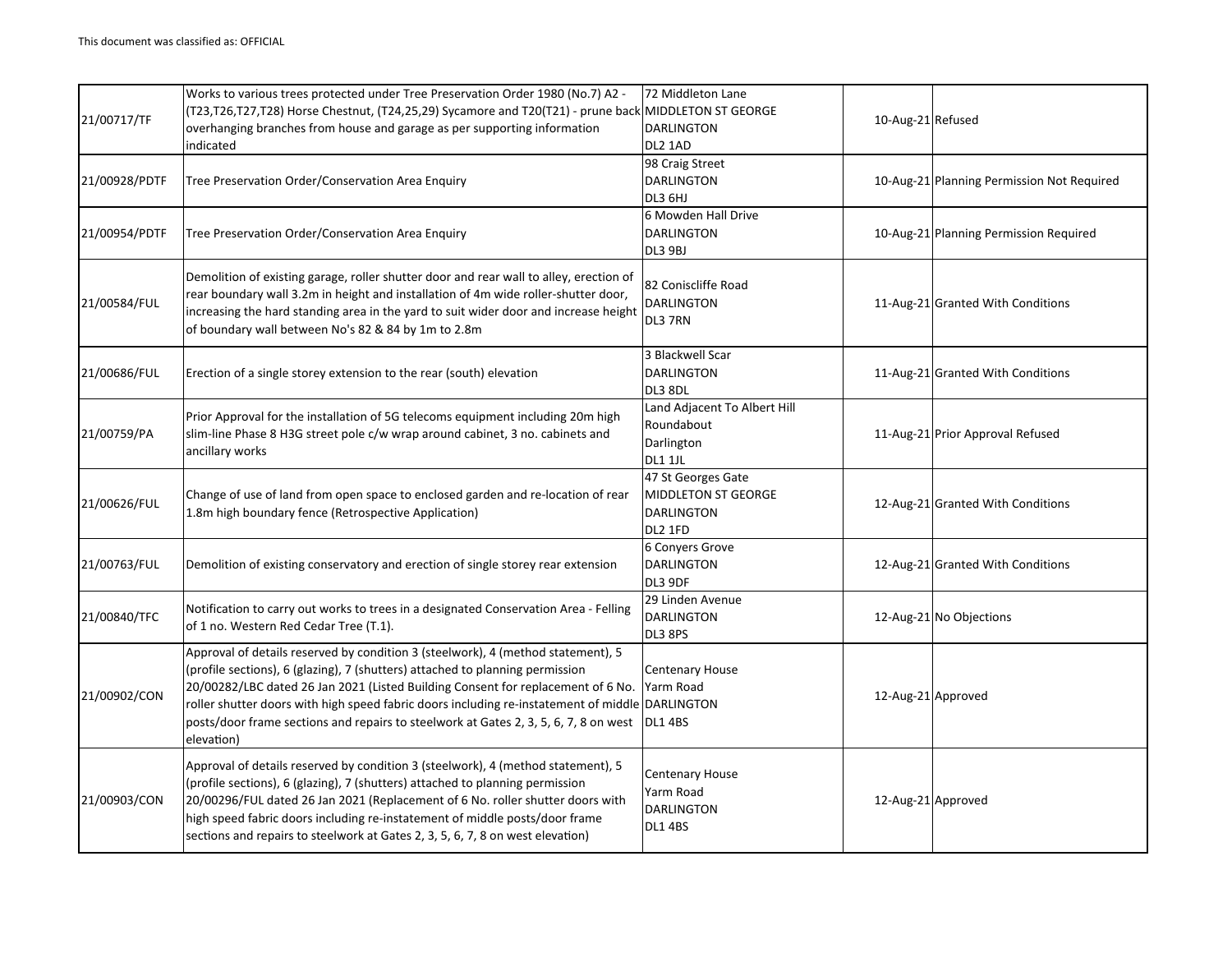| 21/00933/PLU  | Certificate of Lawfulness for proposed development - installation of Air Source Heat HIGH CONISCLIFFE<br>Pump with wooden guard to rear of property                                                                                                                                                                                                                                                                                                                                                                                                                                                                | 7 Lawson's Court<br><b>DARLINGTON</b><br>DL2 2LX                                   | 12-Aug-21 Granted  |                                        |
|---------------|--------------------------------------------------------------------------------------------------------------------------------------------------------------------------------------------------------------------------------------------------------------------------------------------------------------------------------------------------------------------------------------------------------------------------------------------------------------------------------------------------------------------------------------------------------------------------------------------------------------------|------------------------------------------------------------------------------------|--------------------|----------------------------------------|
| 21/00749/PA   | Prior Approval for the installation of 5G telecoms equipment including 20m high<br>slim-line Phase 8 H3G street pole c/w wrap around cabinet, 3 no. cabinets and<br>ancillary works                                                                                                                                                                                                                                                                                                                                                                                                                                | Paddock Lane Comms Site<br><b>Skerne Park</b><br>Paddock Lane<br><b>DARLINGTON</b> |                    | 13-Aug-21 Prior Approval Refused       |
| 21/00765/FUL  | Erection of detached timber cabin in rear garden                                                                                                                                                                                                                                                                                                                                                                                                                                                                                                                                                                   | 19 Ravensdale Walk<br><b>DARLINGTON</b><br>DL3 8ED                                 |                    | 13-Aug-21 Granted With Conditions      |
| 21/00777/FUL  | Erection of single storey extensions to rear and side with lean-to roof (Re-<br>submission)                                                                                                                                                                                                                                                                                                                                                                                                                                                                                                                        | 2 Flamingo Close<br><b>DARLINGTON</b><br>DL1 1DW                                   |                    | 13-Aug-21 Granted With Conditions      |
| 21/00888/PDTF | Tree Preservation Order/Conservation Area Enquiry                                                                                                                                                                                                                                                                                                                                                                                                                                                                                                                                                                  | 11 West End<br><b>HURWORTH</b><br><b>DARLINGTON</b><br>DL2 2HB                     |                    | 13-Aug-21 Planning Permission Required |
| 21/00946/PDTF | Tree Preservation Order/Conservation Area Enquiry                                                                                                                                                                                                                                                                                                                                                                                                                                                                                                                                                                  | 49 Elton Parade<br><b>DARLINGTON</b><br>DL3 8PJ                                    |                    | 13-Aug-21 Planning Permission Required |
| 21/00449/CON  | Approval of details reserved by condition 4 (noise) attached to planning permission<br>20/00267/FUL dated 22 July 2020 (Conversion of children's nursery (Use Class D1)<br>to 9 No. self contained residential apartments (Use Class C3) with alterations to<br>windows and doors, including the insertion of first floor window in the north<br>elevation; alterations to ground floor windows in the east elevation and new<br>window and door to west elevation. Enlargement of existing bin store; creation of<br>private amenity spaces and cycle stores) (Additional details received 5 August 2021)         | The Old Presbytery<br><b>Barton Street</b><br><b>DARLINGTON</b><br>DL1 2LW         | 15-Aug-21 Approved |                                        |
| 21/00706/FUL  | Conversion and refurbishment of existing dwelling (Use Class C3) to 12 bed large<br>HMO (Sui Generis) with partial demolition and alterations to existing rear<br>extensions including erection of 3 storey rear extension, replacement windows,<br>additional 2 no. rooflights to front roofslope, provision of cycle and refuse storage,<br>car parking spaces to rear and associated internal and external alterations                                                                                                                                                                                          | 12 Vane Terrace<br><b>DARLINGTON</b><br>DL3 7AT                                    | 16-Aug-21 Refused  |                                        |
| 21/00729/FUL  | Demolition of external stairs, erection of single storey infill extension with 3 no.<br>roof lights, creation of first floor balcony over existing side bay window with<br>installation of french doors and iron railings, alterations to windows and door<br>including replacing door with window on first floor side elevation, 2 no. rooflights<br>to front roof slope and 1 no. rooflight to rear and associated internal alterations<br>(Amended Plans showing the omission of the partial demolition of the outbuildings<br>and rear wall to provide access for off-street parking received 5th August 2021) | 11 Polam Road<br><b>DARLINGTON</b>                                                 |                    | 16-Aug-21 Granted With Conditions      |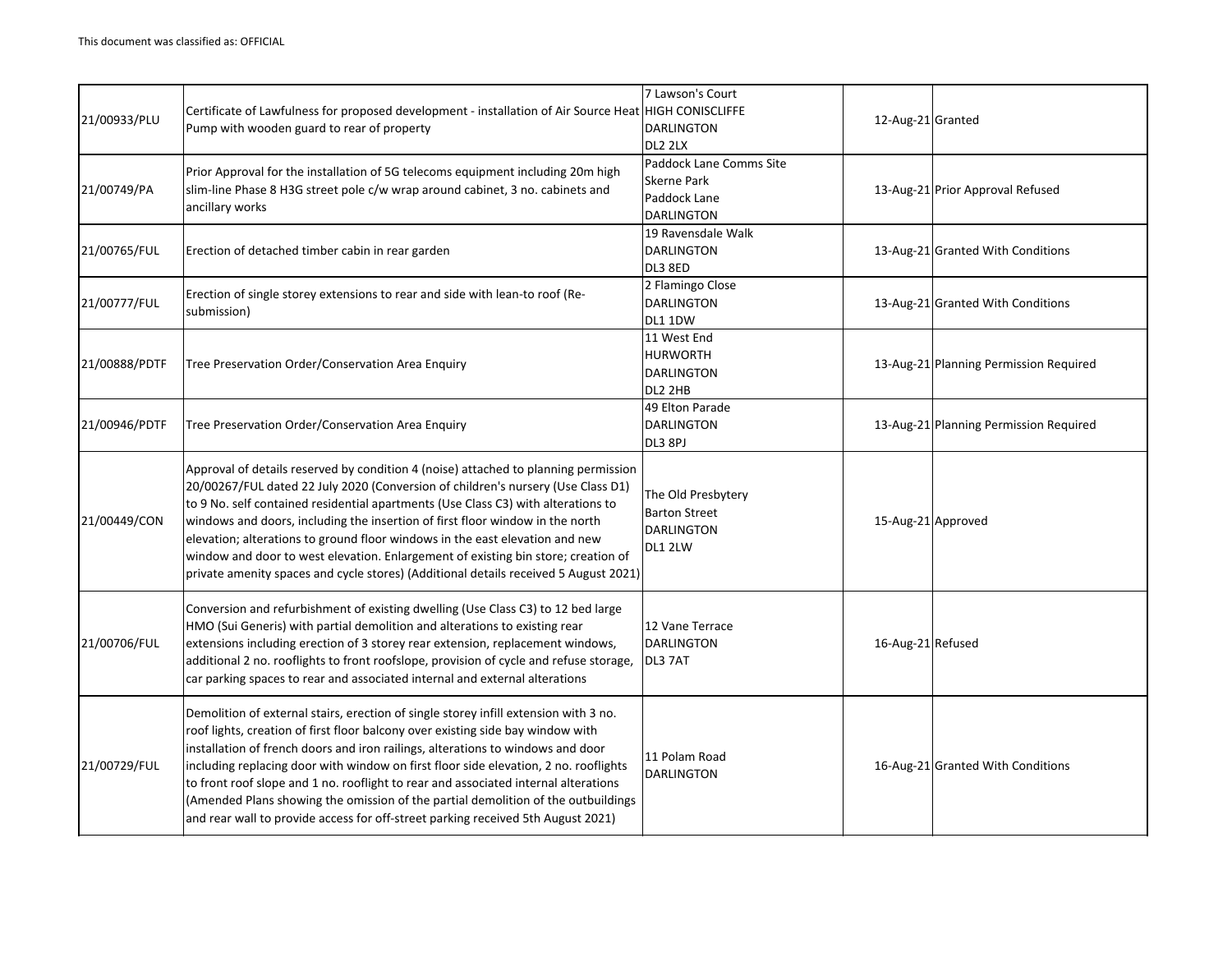| 21/00939/NMA  | Non Material Amendment of planning permission 19/00182/RM1 dated 12 June<br>2019 (Reserved matters relating to details of access, appearance, landscaping,<br>layout and scale for residential development comprising 464 no dwellings at Stag<br>House Farm (Phases 1 - 5) pursuant to outline planning permission reference<br>number 15/00450/OUT dated 31 October 2018 comprising approximately 1200<br>dwellings, residential and link roads, public open space, landscaping and drainage<br>works together with education and playing fields) to permit part re-location of | Site At Mount Pleasant Farm And<br><b>Stag House Farm</b><br>Newton Lane<br><b>DARLINGTON</b>                  | 16-Aug-21 Approved |                                   |
|---------------|-----------------------------------------------------------------------------------------------------------------------------------------------------------------------------------------------------------------------------------------------------------------------------------------------------------------------------------------------------------------------------------------------------------------------------------------------------------------------------------------------------------------------------------------------------------------------------------|----------------------------------------------------------------------------------------------------------------|--------------------|-----------------------------------|
|               | boundary fence on plot 15 (phase 1)                                                                                                                                                                                                                                                                                                                                                                                                                                                                                                                                               |                                                                                                                |                    |                                   |
| 21/00985/TF5D | Application to fell 1 No. Oak Tree (T114) under 5 day notice, subject to Tree<br>Preservation Order 1992 No 2                                                                                                                                                                                                                                                                                                                                                                                                                                                                     | JTM Plumbing Limited<br>1 Hannah Court Business Park<br><b>Faverdale North</b><br><b>DARLINGTON</b><br>DL3 0AW | 16-Aug-21 Refused  |                                   |
| 21/00758/PA   | Prior Approval for the installation of 5G telecoms equipment including 20m high<br>slim-line Phase 8 H3G street pole c/w wrap around cabinet, 3 no. cabinets and<br>ancillary works                                                                                                                                                                                                                                                                                                                                                                                               | Telecoms Site DLN16268<br>Bonomi Way<br><b>DARLINGTON</b>                                                      |                    | 18-Aug-21 Prior Approval Refused  |
| 21/00768/FUL  | Erection of a single storey extension to the north east elevation and alterations to<br>windows and doors                                                                                                                                                                                                                                                                                                                                                                                                                                                                         | 2 Meadow Rise<br><b>DARLINGTON</b><br>DL3 8SW                                                                  |                    | 18-Aug-21 Granted With Conditions |
| 21/00769/FUL  | Conversion of garage to bedroom with en-suite bathroom (retrospective<br>application)                                                                                                                                                                                                                                                                                                                                                                                                                                                                                             | 16 Woodland Terrace<br><b>DARLINGTON</b><br>DL3 9NU                                                            |                    | 18-Aug-21 Granted With Conditions |
| 21/00775/FUL  | Erection of a single storey rear extension, reduce the width of existing<br>garage/utility to provide increased side access and replace rear flat roof with a<br>pitched roof                                                                                                                                                                                                                                                                                                                                                                                                     | 3 Thornbury Rise<br><b>DARLINGTON</b><br>DL3 9NE                                                               |                    | 18-Aug-21 Granted With Conditions |
| 21/00776/FUL  | Erection of single storey rear extension                                                                                                                                                                                                                                                                                                                                                                                                                                                                                                                                          | 7 Belgrave Terrace<br>HURWORTH PLACE<br><b>DARLINGTON</b><br>DL2 2DW                                           |                    | 18-Aug-21 Granted With Conditions |
| 21/00801/TF   | Works to 1 no. Oak tree (T1)(T27) protected under Tree Preservation Order (No.2)<br>1963 - crown thin upto 5%, crown lift upto 3m and removal of deadwood                                                                                                                                                                                                                                                                                                                                                                                                                         | 30 Romanby Drive<br><b>DARLINGTON</b><br>DL3 8EJ                                                               | 18-Aug-21 Refused  |                                   |
| 21/00880/PLU  | Certificate of Lawfulness for proposed development - Conversion of the existing loft 2 Merrybent<br>space into a habitable space with dormer extension to rear and the insertion of 1<br>no. roof light to the front elevation (amended description 16.08.2021).                                                                                                                                                                                                                                                                                                                  | <b>DARLINGTON</b><br>DL2 2LE                                                                                   | 18-Aug-21 Granted  |                                   |
| 21/00905/NMA  | Non Material Amendment of planning application 21/00612/FUL dated 23 July 2021<br>(Erection of a summerhouse to the rear) to permit change from timber cladding on<br>front elevation to render finish and grey composite cladding to roof sides rather<br>than timber finish                                                                                                                                                                                                                                                                                                     | 9 Hildon Drive<br><b>DARLINGTON</b><br>DL1 4LF                                                                 | 18-Aug-21 Approved |                                   |
| 21/00586/FUL  | Construction of a wider dropped kerb and vehicular access                                                                                                                                                                                                                                                                                                                                                                                                                                                                                                                         | 304 Geneva Road<br><b>DARLINGTON</b><br>DL1 4HJ                                                                |                    | 19-Aug-21 Granted With Conditions |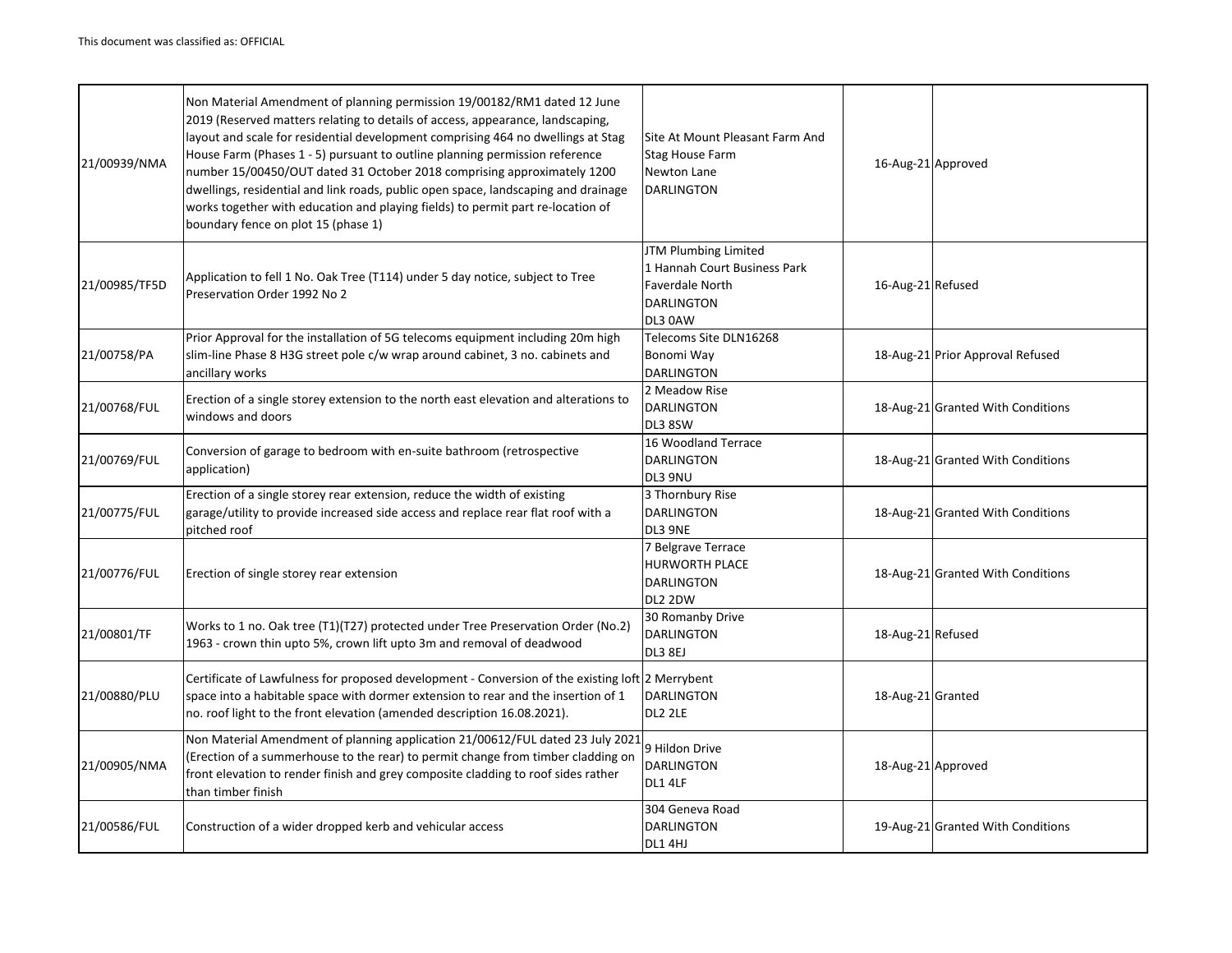| 21/00754/LU   | Certificate of Lawfulness for existing use of land for siting of 2 no. residential<br>caravans                                                                                                                                                                                                                                                                                                       | Moorcroft Farm<br><b>Burma Road</b><br><b>Hurworth Moor</b><br><b>DARLINGTON</b><br><b>DL2 1QF</b> | 19-Aug-21 Granted                          |
|---------------|------------------------------------------------------------------------------------------------------------------------------------------------------------------------------------------------------------------------------------------------------------------------------------------------------------------------------------------------------------------------------------------------------|----------------------------------------------------------------------------------------------------|--------------------------------------------|
| 21/00756/FUL  | Erection of detached garden room in rear garden (as amended by plans received<br>30/07/2021)                                                                                                                                                                                                                                                                                                         | 86 Alwyn Road<br><b>DARLINGTON</b><br>DL3 0AH                                                      | 19-Aug-21 Granted With Conditions          |
| 21/00774/CON  | Approval of details reserved by condition 4a(glazing), 4b(method statement)<br>attached to listed building consent 19/01080/DCLB dated 23 Jan 2020 (Listed<br>Building Consent for single storey extension to existing classroom and internal<br>alterations including creation of new opening and door installation and changes to<br>fenestration) (additional information received 3 August 2021) | <b>Rise Carr College</b><br><b>Eldon Street</b><br><b>DARLINGTON</b><br>DL3 ONS                    | 19-Aug-21 Approved                         |
| 21/00803/FUL  | Conversion of loft into habitable space incoraprationg the installation of a dormer<br>window to rear roof slope to facilitate loft conversion (amended description<br>15.07.2021).                                                                                                                                                                                                                  | 17 Langholm Crescent<br><b>DARLINGTON</b><br>DL3 7ST                                               | 19-Aug-21 Granted With Conditions          |
| 21/00956/PDTF | Trees protected by TPO 1984 No. 2                                                                                                                                                                                                                                                                                                                                                                    | <b>Street Record</b><br>Pease Cottages<br><b>DARLINGTON</b>                                        | 19-Aug-21 Planning Permission Required     |
| 21/00961/PDTF | Trees within curtilage are not protected by TPO or by virtue of being in a<br>conservation area                                                                                                                                                                                                                                                                                                      | 8 The Green<br><b>Great Burdon</b><br><b>DARLINGTON</b><br><b>DL1 3JL</b>                          | 19-Aug-21 Planning Permission Not Required |
| 21/00966/PDTF | Trees within curtilage protected by virtue of being in a conservation area                                                                                                                                                                                                                                                                                                                           | 14 Pierremont Crescent<br><b>DARLINGTON</b><br>DL3 9PA                                             | 19-Aug-21 Planning Permission Required     |
| 21/00981/PDTF | Trees protected by virtue of being in a conservation area and by TPO 1973 No. 6                                                                                                                                                                                                                                                                                                                      | 2 And 3 Tower Hill<br>Church Lane<br><b>MIDDLETON ST GEORGE</b><br><b>DARLINGTON</b><br>DL2 1DU    | 19-Aug-21 Planning Permission Required     |
| 21/00984/PDTF | Duplicate enquiry 21/00966/PDTF - Trees within curtilage protected by virtue of<br>being in a conservation area                                                                                                                                                                                                                                                                                      | 14 Pierremont Crescent<br><b>DARLINGTON</b><br>DL3 9PA                                             | 19-Aug-21 Planning Permission Required     |
| 21/00990/PDTF | Trees within Wellington Drive protected by TPO 1996 No.4, 2007 No. 3 2007 No. 2                                                                                                                                                                                                                                                                                                                      | <b>Wellington Drive</b><br>MIDDLETON ST GEORGE<br><b>DARLINGTON</b><br>DL2 1FJ                     | 19-Aug-21 Planning Permission Required     |
| 21/00994/PDTF | Trees to the rear protected by TPO 1951 No. 1 Group 17                                                                                                                                                                                                                                                                                                                                               | 4 Carlbury Crescent<br><b>DARLINGTON</b><br>DL3 9QL                                                | 19-Aug-21 Planning Permission Required     |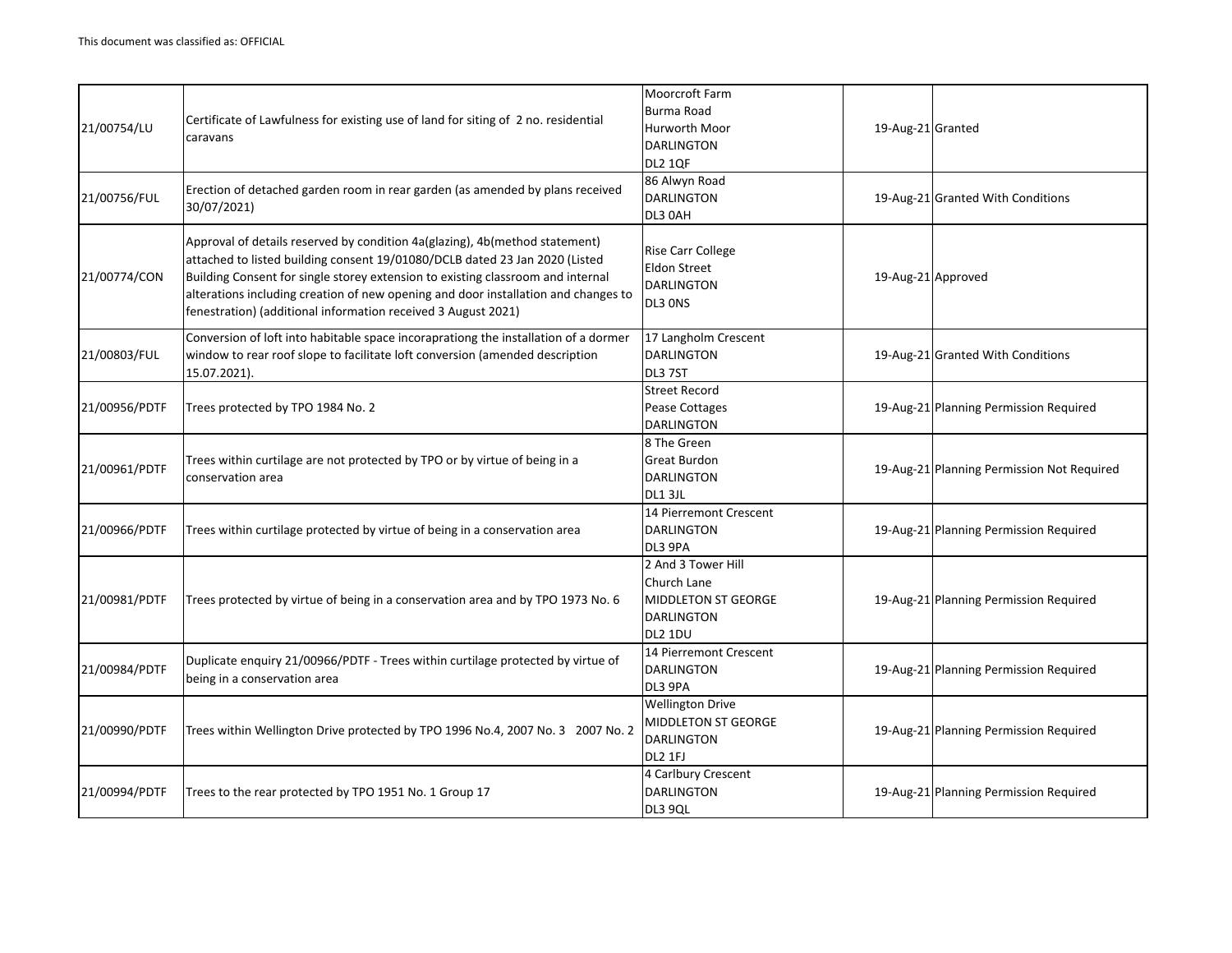| 21/00997/PDTF | Tree not protected by TPO or by virtue of being in a conservation area                                                                                                                                                                                                                                                                                                                                                                                                                                | 12 Monarch Green<br><b>DARLINGTON</b><br>DL1 3EU                                             |                   | 19-Aug-21 Planning Permission Not Required |
|---------------|-------------------------------------------------------------------------------------------------------------------------------------------------------------------------------------------------------------------------------------------------------------------------------------------------------------------------------------------------------------------------------------------------------------------------------------------------------------------------------------------------------|----------------------------------------------------------------------------------------------|-------------------|--------------------------------------------|
| 21/00723/FUL  | Alterations to existing off shoot and erection of single storey extension at the rear<br>and construction of outbuilding in rear garden to house pond, filter room and shed<br>(as amended by email received 19.08.21)                                                                                                                                                                                                                                                                                | 21 Feetham Avenue<br><b>DARLINGTON</b><br><b>DL1 2DY</b>                                     |                   | 20-Aug-21 Granted With Conditions          |
| 21/00621/LBC  | Listed Building Consent to install VESDA (Very early smoke detection apparatus)<br>within the attic and on 9 no. ceiling pockets (additional information received 9 July<br>2021)                                                                                                                                                                                                                                                                                                                     | <b>Memorial Hall</b><br>Darlington Memorial Hospital<br>Hollyhurst Road<br><b>DARLINGTON</b> |                   | 23-Aug-21 Granted With Conditions          |
| 21/00702/FUL  | Alterations and extensions to existing dwelling including construction of first floor                                                                                                                                                                                                                                                                                                                                                                                                                 | East Newbiggin Farm<br>Newbiggin Lane<br><b>HEIGHINGTON</b><br><b>DARLINGTON</b><br>DL2 2UH  |                   | 23-Aug-21 Granted With Conditions          |
| 21/00728/TF   | Works to 2 no. Lime trees (T6,T7) protected under Tree Preservation Order (No.10)<br>1985 - prune back over hanging branches by 2.5m, reduce height by 3m and prune<br>back remaining limbs by 2m                                                                                                                                                                                                                                                                                                     | Stooperdale Offices<br>Brinkburn Road<br><b>DARLINGTON</b><br>DL3 6EH                        | 23-Aug-21 Refused |                                            |
| 21/00942/PLU  | Certificate of Lawfulness for proposed development - conversion of loft into<br>habitable space with dormer extension to rear roof slope, 2 no. velux windows to<br>front roof slope and alterations to windows                                                                                                                                                                                                                                                                                       | 62 Corporation Road<br><b>DARLINGTON</b>                                                     | 23-Aug-21 Refused |                                            |
| 20/01181/FUL  | Erection of 1 no. dormer bungalow (amended and additional plans received 22<br>February 2021 and further amended site plan and e-mail received 23 March 2021)                                                                                                                                                                                                                                                                                                                                         | 213-217 Haughton Road<br><b>DARLINGTON</b><br><b>DL1 2LD</b>                                 | 24-Aug-21 Refused |                                            |
| 21/00563/ADV  | Display of 1 no. externally illuminated lettering sign, 1 no. externally illuminated<br>hanging sign, 2 no amenity boards and 3 no. frosted window vinyl's to front<br>elevation (Amended Plans showing alteration of colour of windows from white to<br>black received 06.07.2021) (Amended Plans to show alterations to colours of front<br>elevation and windows received 12.08.2021)                                                                                                              | The Pennyweight<br>8 Bakehouse Hill<br><b>DARLINGTON</b><br><b>DL1 5QA</b>                   |                   | 24-Aug-21 Granted With Conditions          |
| 21/00564/LBC  | Listed Building Consent for the installation of 1 no. externally illuminated lettering<br>sign with 5 no. cowl lights above, 1 no. externally illuminated hanging sign, 2 no.<br>amenity boards, 3 no. frosted window vinyl's, 5 no. flood lights and 5 no. lanterns<br>to front elevation (Amended Plans showing alteration of colour of windows from<br>white to black received 06.07.2021) (Amended Plans showing alterations to the<br>colour of front elevation and windows received 12.08.2021) | The Pennyweight<br>8 Bakehouse Hill<br><b>DARLINGTON</b><br><b>DL1 5QA</b>                   |                   | 24-Aug-21 Granted With Conditions          |
| 21/00799/DCLB | Listed Building Consent for the installation of mechanical extract ventilation and<br>associated electrical works, including additional 5 no. Vent Axia units venting<br>directly via rear elevation, 1 no. vent in existing rear window and removal of 1 no.<br>existing unit with repair to surrounding brickwork                                                                                                                                                                                   | Old Museum<br><b>Tubwell Row</b><br><b>DARLINGTON</b><br><b>DL1 1PD</b>                      |                   | 24-Aug-21 Granted With Conditions          |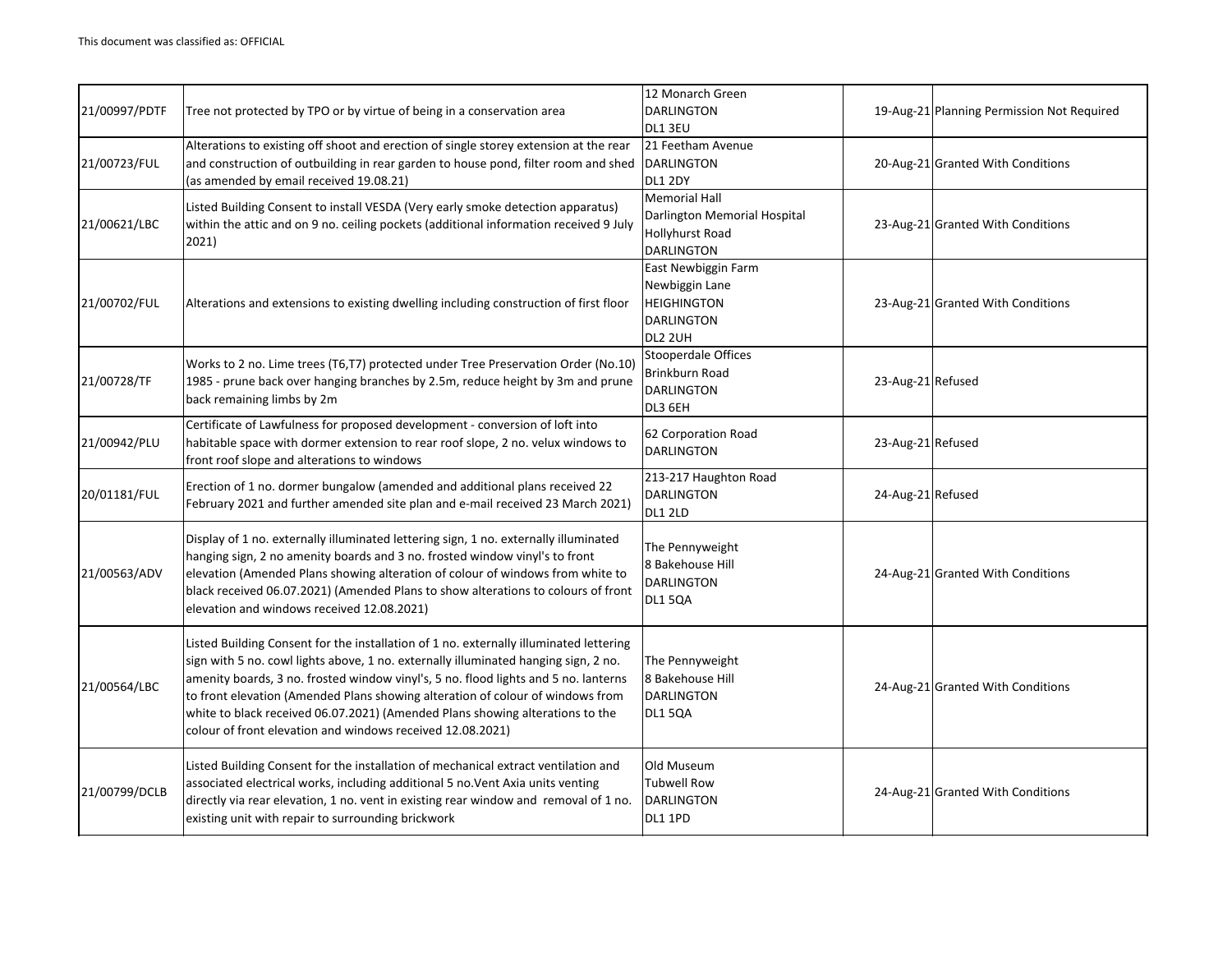|               | Prior Approval for the installation of 5G telecoms equipment including H3G Phase 8 Telecoms Mast DLN17421                                                                                                                                                                                                                                                                                                                                                                                                                                                                                                  |                                                                    |                   |                                            |
|---------------|------------------------------------------------------------------------------------------------------------------------------------------------------------------------------------------------------------------------------------------------------------------------------------------------------------------------------------------------------------------------------------------------------------------------------------------------------------------------------------------------------------------------------------------------------------------------------------------------------------|--------------------------------------------------------------------|-------------------|--------------------------------------------|
| 21/00871/PA   | 20m high street pole c/w wrap around cabinet and 3 further equiment cabinets                                                                                                                                                                                                                                                                                                                                                                                                                                                                                                                               | Whinbush Way                                                       |                   | 24-Aug-21 Prior Approval Refused           |
|               | with ancillary works.                                                                                                                                                                                                                                                                                                                                                                                                                                                                                                                                                                                      | <b>DARLINGTON</b>                                                  |                   |                                            |
| 21/01008/PDTF | Tree Preservation Order/Conservation Area Enquiry                                                                                                                                                                                                                                                                                                                                                                                                                                                                                                                                                          | 12 Monarch Green<br><b>DARLINGTON</b><br>DL1 3EU                   |                   | 24-Aug-21 Planning Permission Not Required |
| 21/00794/FUL  | Erection of a two storey extension to the south elevation, additional ground floor<br>window to east elevation and alterations to existing lobby including new roof                                                                                                                                                                                                                                                                                                                                                                                                                                        | 2 Melrose Avenue<br><b>DARLINGTON</b><br>DL3 0AA                   |                   | 25-Aug-21 Granted With Conditions          |
| 21/00810/FUL  | Erection of a single storey rear extension                                                                                                                                                                                                                                                                                                                                                                                                                                                                                                                                                                 | 29 Lowther Drive<br><b>DARLINGTON</b><br><b>DL1 4LU</b>            |                   | 25-Aug-21 Granted With Conditions          |
| 21/00613/FUL  | Conversion of office building to 2 no. separate large (10 bed ea) HMOs (Sui Generis)<br>with re-configuration of front to create additional stepped entrance, recladding of<br>bay and replacement ground floor windows, 2 no. three storey extensions to rear,<br>additional windows to existing rear extensions, conversion of attic into habitable<br>space including 4 dormer windows to front roof slope, 2 box dormers and 2 velux<br>rooflights to rear. Provision of cycle storage and car-parking (amended plans<br>received 22 July 2021 and additional noise assessment received 30 July 2021). | 37 - 39 Victoria Road<br><b>DARLINGTON</b>                         |                   | 26-Aug-21 Granted With Conditions          |
| 21/00808/FUL  | Construction of external steel staircase and installation of double doors on east<br>elevation                                                                                                                                                                                                                                                                                                                                                                                                                                                                                                             | Cummins Engine Co Ltd<br>Yarm Road<br><b>DARLINGTON</b><br>DL1 4PW |                   | 26-Aug-21 Granted With Conditions          |
| 21/00809/FUL  | Replacement of existing frameless glazing system with new aluminium framed<br>double glazed system to gymnasium window on west elevation                                                                                                                                                                                                                                                                                                                                                                                                                                                                   | Cummins Engine Co Ltd<br>Yarm Road<br><b>DARLINGTON</b><br>DL1 4PW |                   | 26-Aug-21 Granted With Conditions          |
| 21/00841/PA   | Prior Approval for a proposed change of use of 2 no. agricultural buildings to form 5<br>No. Dwellinghouses (Class C3) and associated building operations                                                                                                                                                                                                                                                                                                                                                                                                                                                  | Little Whessoe<br><b>Burtree Lane</b><br><b>DARLINGTON</b>         |                   | 26-Aug-21 Prior Approval Not Required      |
| 21/00851/PA   | Prior Approval for the installation of 5G telecoms equipment including 20m high<br>Streetpole and 3no cabinets with ancillary works.                                                                                                                                                                                                                                                                                                                                                                                                                                                                       | <b>Telecoms Mast</b><br><b>Woodland Road</b><br><b>DARLINGTON</b>  |                   | 26-Aug-21 Prior Approval Refused           |
| 21/00860/TF   | Works to 1 no. Birch Trees (T.1) protected under Tree Preservation Order (No.19)<br>2008 - Crown lift 1 no. Birch Tree to give a clearance of 3m from the pathway and<br>drive.                                                                                                                                                                                                                                                                                                                                                                                                                            | 35 Cleveland Terrace<br><b>DARLINGTON</b><br>DL3 7HD               |                   | 26-Aug-21 Granted With Conditions          |
| 21/00878/TFC  | Notification to carry out works to trees in a designated Conservation Area - Felling<br>of 2 no. Cypress trees (T1&T2) in a front garden                                                                                                                                                                                                                                                                                                                                                                                                                                                                   | 19 Linden Avenue<br><b>DARLINGTON</b><br>DL3 8PS                   |                   | 26-Aug-21 No Objections                    |
| 21/00962/PLU  | Certificate of Lawfulness for proposed development - Demolition of the existing<br>conservatory and the erection of a single storey rear extension incorporating the<br>insertion of 2 no. roof lights (re-submission) (amended description 17.08.2021)                                                                                                                                                                                                                                                                                                                                                    | 70 Ravensdale Road<br><b>DARLINGTON</b><br>DL3 8EA                 | 26-Aug-21 Granted |                                            |